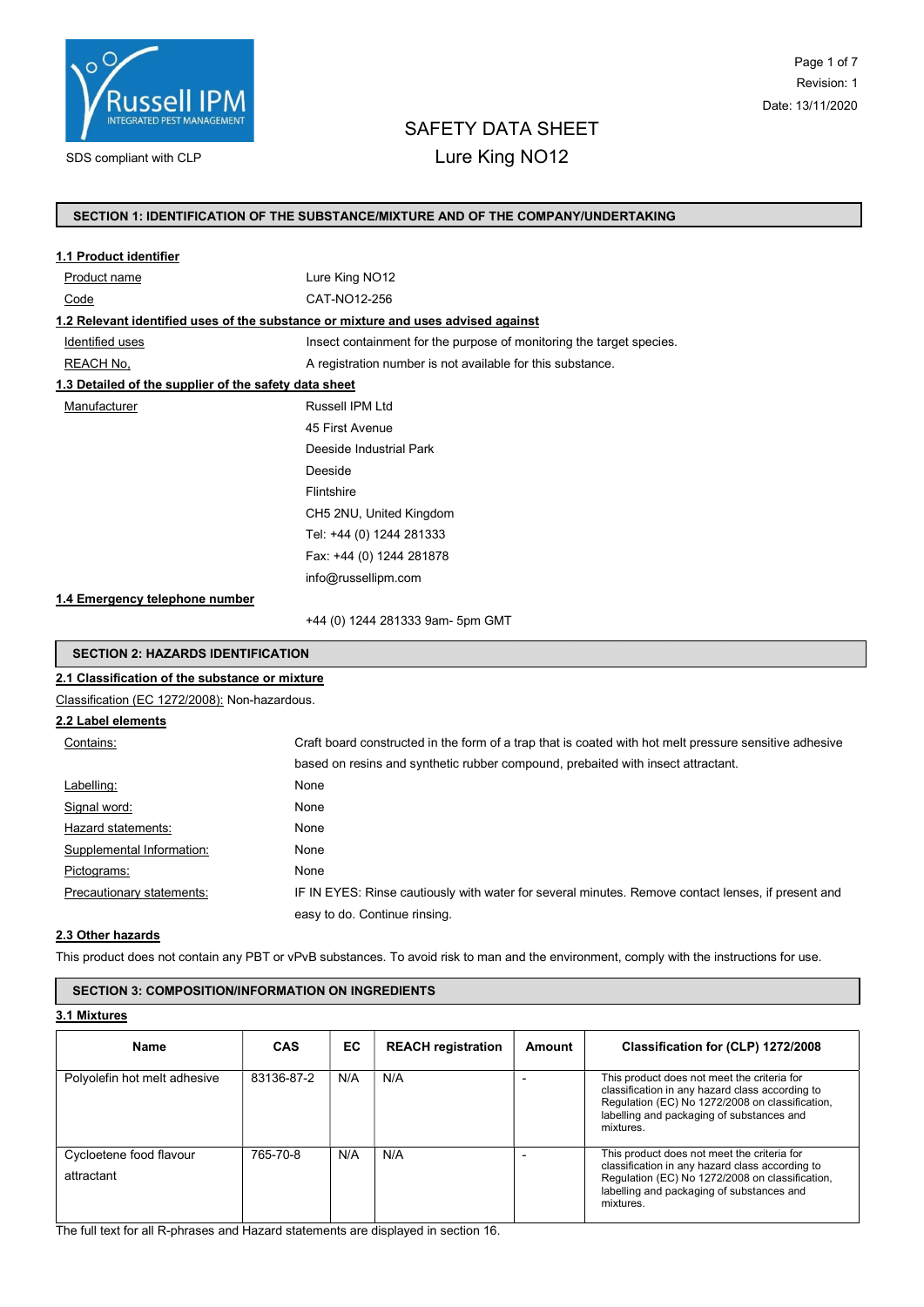

# Page 2 of 7 Revision: 1 Date: 13/11/2020

# SAFETY DATA SHEET

# SDS compliant with CLP **Lure King NO12**

#### SECTION 4: FIRST AID MEASURES

#### 4.1 Description of first aid measures

#### **General information**

Remove victim to fresh air and keep at rest. If symptoms or irritation and/or sensitization occur seek medical advice/attention.

#### Inhalation

Remove to fresh air and keep at rest. Seek medical advice if symptoms persist.

#### **Skin**

Wash with soap and water. If skin irritation occurs, seek medical advice/attention.

#### Ingestion

Rinse mouth. Do not induce vomiting.

#### Eye contact

Rinse cautiously with water for several minutes. If irritation occurs, seek medical advice/attention.

#### 4.2 Most important symptoms and effects, both acute and delayed

Inhalation

Not known.

Ingestion

Not known.

**Skin contact** 

Not known.

Eye contact

Not known.

#### 4.3 Indication of any immediate medical attention and special treatment needed

Treat symptomatically.

#### SECTION 5: FIREFIGHTING MEASURES

#### 5.1 Extinguishing media

#### Extinguishing media

Extinguish with alcohol-resistant foam, carbon dioxide, dry powder or water fog. Use fire-extinguishing media appropriate for surrounding materials.

Unsuitable extinguishing media

Do not use water jet as an extinguisher, as this will spread the fire.

#### 5.2 Special hazards arising from the substance or mixture

**Hazardous combustion products** 

None.

#### Specific hazards

Dike and collect extinguishing water. Avoid releasing to the environment. Do not discharge into drains, watercourses or onto the ground.

#### 5.3 Advice for firefighters

Special firefighting procedures

In case of fire and/or explosion, do not breathe fumes.

Protective equipment for firefighters

Wear full protective clothing (EN 469). Self-contained breathing apparatus.

#### SECTION 6: ACCIDENTAL RELEASE MEASURES

#### 6.1 Personal precautions, protective equipment and emergency procedures

Wear protective clothing as described in Section 8 of this safety data sheet. Provide adequate ventilation.

#### 6.2 Environmental precautions

Do not discharge into drains, watercourses or onto the ground.

#### 6.3 Methods and materials for contaminants and cleaning up

Do not contaminate water with product waste. Dispose of waste material in accordance with local or national regulations.

#### 6.4 Reference to other sections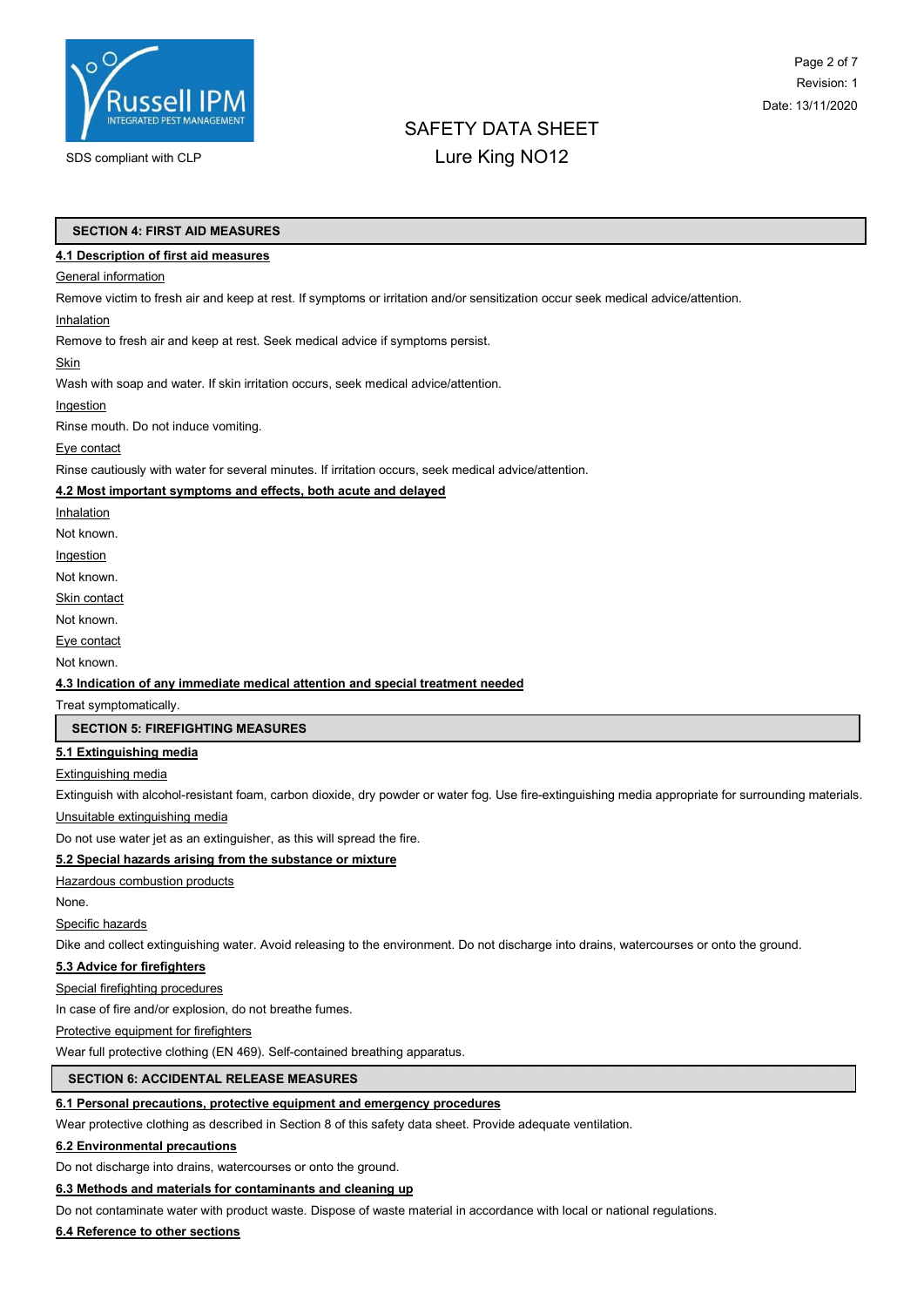

SDS compliant with CLP **Lure King NO12** 

# Page 3 of 7 Revision: 1 Date: 13/11/2020

# SAFETY DATA SHEET

For personal protection, see Section 8. For waste disposal, see Section 13.

#### SECTION 7: HANDLING AND STORAGE

#### 7.1 Precautions for safe handling

The substance should be handled under conditions of good industrial hygiene and in conformity with any local regulations to avoid unnecessary exposure. The product is formulated using materials that is known to be non-toxic to humans, animals, or plants. Appropriate protective equipment should be worn (vinyl, latex, polyethylene, or other type of gloves) to reduce exposure.

#### 7.2 Conditions for safe storage, including any incompatibilities

Store in a cool, dry, well-ventilated area. Protect from sunlight.

#### 7.3 Specific end use(s)

The identified uses for this product are detailed in Section 1.2.

#### SECTION 8: EXPOSURE CONTROLS/PERSONAL PROTECTION

#### 8.1 Control parameters

Ingredients with limit values that require monitoring at the workplace. No exposure limit noted for ingredients.

#### 8.2 Exposure controls

No exposure limit noted for ingredients.

#### 8.2.1 Appropriate engineering controls

No specific ventilation requirements noted, except this product must not be used in a confined space without good ventilation.

#### 8.2.2 Personal protection equipment

Skin protection (hand protection/other). Use approved gloves.



#### SECTION 9: PHYSICAL AND CHEMICAL PROPERTIES

#### 9.1 Information on basic physical and chemical properties

| Appearance                              | White craft board constructed in a trap form with a sticky surface covered in silicone |
|-----------------------------------------|----------------------------------------------------------------------------------------|
|                                         | release paper                                                                          |
| Odour                                   | <b>Distinctive</b>                                                                     |
| Initial boiling point and boiling range | Not available                                                                          |
| Melting point $(^{\circ}C)$             | Not available                                                                          |
| Specific gravity                        | Not available                                                                          |
| Vapor density (air=1)                   | Not available                                                                          |
| Vapor pressure                          | Not available                                                                          |
| Evaporation rate                        | Not available                                                                          |
| pH-value                                | Not available                                                                          |
| Viscosity                               | Not available                                                                          |
| Decomposition temperature (°C)          | Not available                                                                          |
| Odour threshold, lower                  | Not available                                                                          |
| Odour threshold, higher                 | Not available                                                                          |
| Flash point                             | $>100^{\circ}$ C                                                                       |
| Auto ignition temperature (°C)          | Not available                                                                          |
| Flammability limit - lower (%)          | Flammable at temperatures over 100°C                                                   |
| Flammable limit - higher (%)            | Flammable at temperatures over 100°C                                                   |
| Partition coefficient (N-octanol/water) | Not available                                                                          |
| Explosive properties                    | Not available                                                                          |
| Oxidizing properties                    | Not available                                                                          |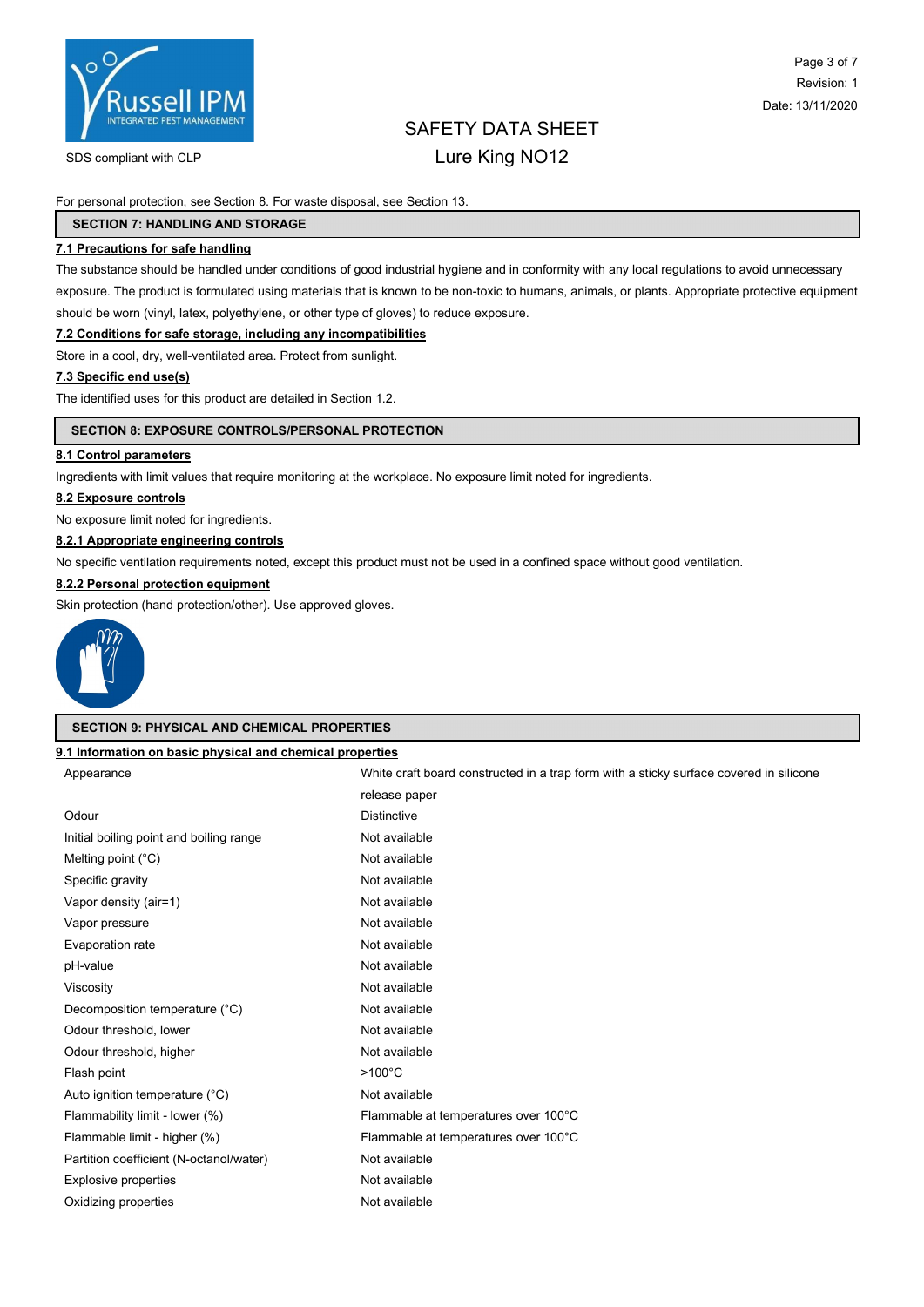

# SAFETY DATA SHEET SDS compliant with CLP **Lure King NO12**

#### 9.2 Other information

Not available.

#### SECTION 10: STABILITY AND REACTIVITY

#### 10.1 Reactivity

Not reactive.

#### 10.2 Chemical stability

Stable under normal temperature conditions and recommended use.

#### 10.3 Possibility of hazardous reactions

Not anticipated.

Hazardous polymerization

Will not polymerize.

#### 10.4 Conditions to avoid

Avoid exposure to high temperatures or direct sunlight. Extinguish all ignition sources. Avoid sparks, flames, heat and smoking.

#### 10.5 Incompatible materials

Materials to avoid

Excessive temperature variations. Strong oxidizing agents.

#### 10.6 Hazardous decomposition products

None anticipated.

### SECTION 11: TOXICOLOGY INFORMATION

#### 11.1 Information on toxicological effects

#### Toxicological information

Classification according to CLP regulations (EC) 1272/2008.

| Acute toxicity:                    |     |
|------------------------------------|-----|
| Acute toxicity (Oral LD50):        | N/A |
| Acute toxicity (Dermal LD50):      | N/A |
| Acute toxicity (Inhalation LC50):  | N/A |
| Skin Corrosion/Irritation:         | N/A |
| Serious eye damage/irritation:     | N/A |
| Respiratory or skin sensitization: | N/A |
| Skin sensitization:                | N/A |
| Germ call mutagenicity:            | N/A |
| Genotoxicity - In vitro:           | N/A |

| Calculation method      | N/A |
|-------------------------|-----|
| Genotoxicity - In Vivo: | N/A |
| Calculation method      | N/A |

#### Carcinogenicity:

Based on available data the classification criteria are not met.

#### Reproductive Toxicity:

Reproductive toxicity - fertility

Based on available data the classification criteria are not met.

Calculation method.

Reproductive toxicity - development

Calculation method.

Based on available data the classification criteria are not met.

Specific target organic toxicity - repeated exposure:

STOT - Repeated exposure

Calculation method.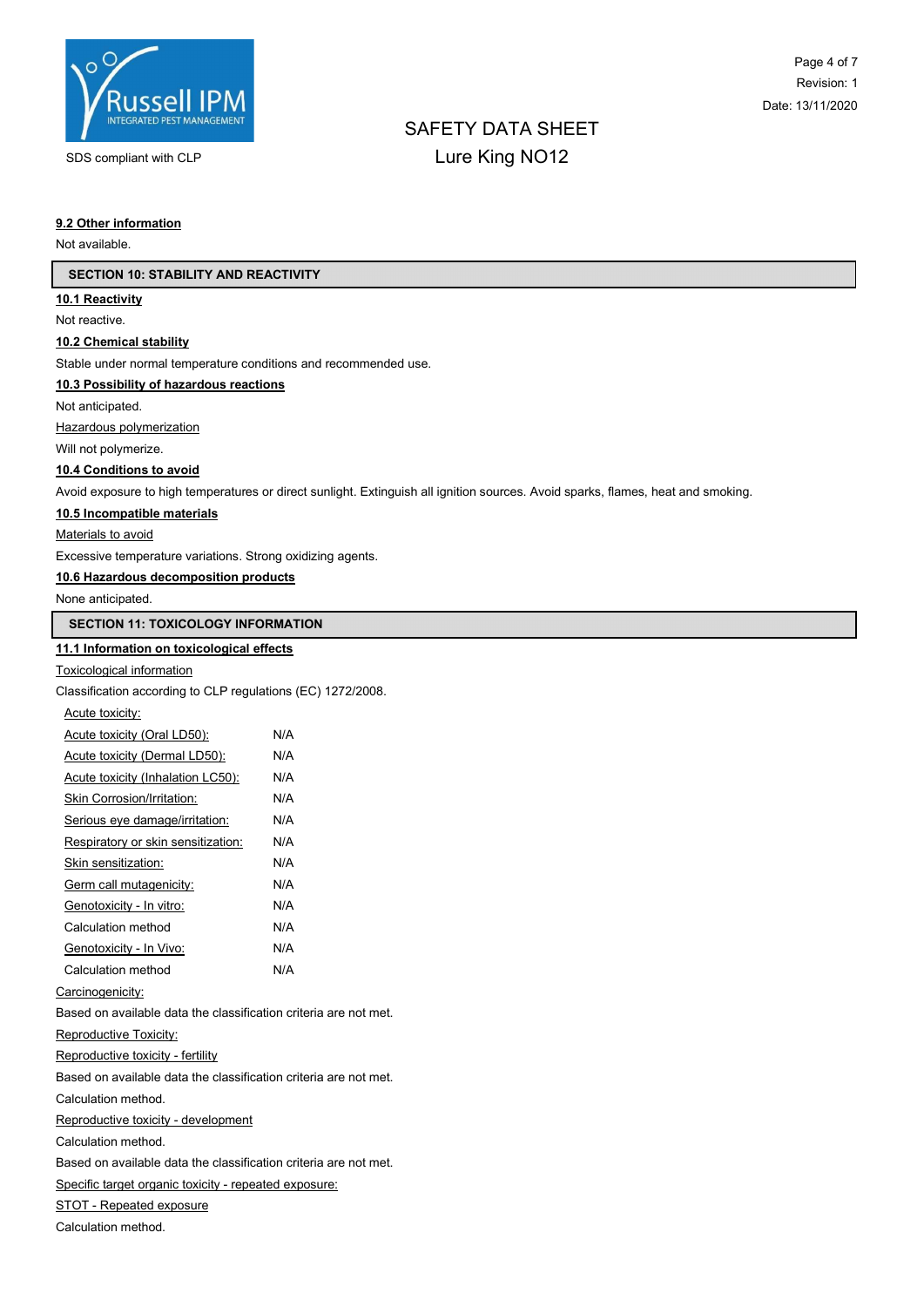

# Page 5 of 7 Revision: 1 Date: 13/11/2020

# SAFETY DATA SHEET SDS compliant with CLP **Lure King NO12**

Based on available data the classification criteria are not met.

Aspiration hazard:

Calculation method.

Based on available data the classification criteria are not met.

### SECTION 12: ECOLOGICAL INFORMATION

#### 12.1 Toxicity

Classification according to CLP regulation (EC) 1272/2008.

The product is not anticipated to pose any environmental hazard. Specific toxicity studies done on birds, aquatic organisms, earthworms, bees and non-target arthropods showed lack of adverse effects.

> Ecological information on ingredients Acute Toxicity - Fish LC50 96 hours = N/A Lepomis macrochirus (Bluegill) LC50 96 hours = N/A Onchorhynchus mykiss (Rainbow trout) Acute Toxicity - Aquatic Invertebrates EC50 48 hours = N/A Daphnia magna Acute Toxicity - Aquatic Plants EbC50 96 hours = N/A Enedesmus subspicatus Chronic Toxicity - Fish Early Life Stage NOEC 90 days = N/A Onchorhynchus mykiss (Rainbow trout) NOEC 35 days = N/A Cyprinocon variegatus (Sheepshead minnow) Chronic Toxicity - Aquatic Invertebrates NOEC 21 days = N/A Daphnia magna Acute Toxicity - Terrestrial LD50 = N/A Apis Mellifera (Honeybee) (Oral exposure). LD50 = N/A Apis mellifera (Honeybee) (Topical exposure).

#### 12.2 Persistence and degradability

It is not likely that these compounds contaminate the soil or groundwater.

Ecological information on ingredients

#### Lure King NO12

**Degradability** The product is readily biodegradable.

Photo transformation

N/A

**Biodegradation** 

The product is readily biodegradable.

### 12.3 Bioaccumulative potential

Not anticipated to bioaccumulate.

Partition coefficient Not relevant. Ecological information on ingredients Lure King NO12 Bioaccumulation factor

 $BCF = N/A$ Partition coefficient Log Kow = N/A

12.4 Mobility in soil

Ecological information on ingredients Lure King NO12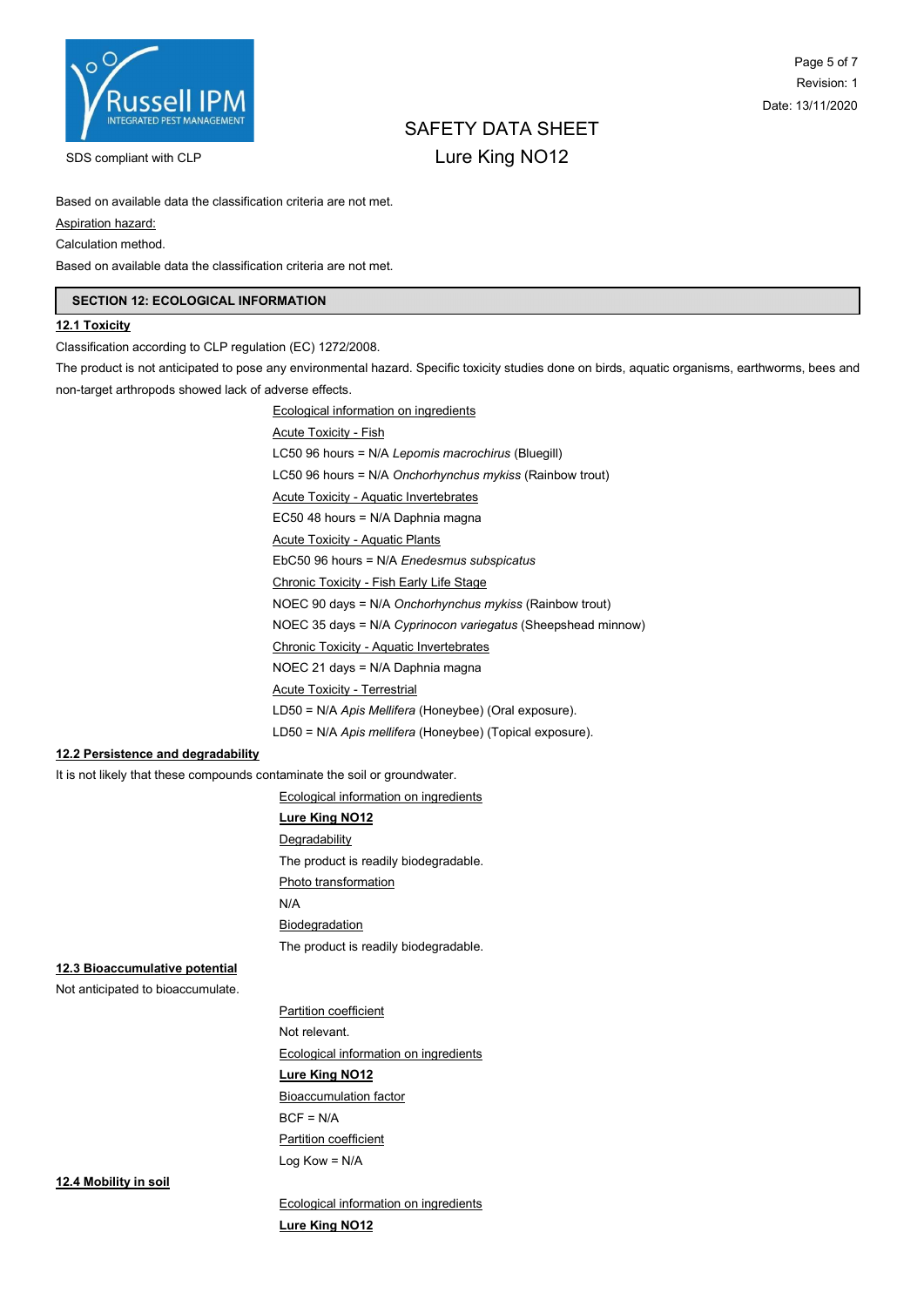

# Page 6 of 7 Revision: 1 Date: 13/11/2020

# SAFETY DATA SHEET

# SDS compliant with CLP **Lure King NO12**

Mobility: There may be indirect movement in soil because of water movement or transfer by insects.

Adsorption/Desorption Coefficient  $Koc = N/A$ Henry's Law Constant N/A

#### 12.5 Results of PBT and vPvB assessment

This product does not contain any PBT or vPvB substances.

Ecological information on ingredients

#### Lure King NO12

Not classified as PBT/vPvB by current EU criteria.

# 12.6 Other adverse effects

Not available.

Ecological information on ingredients

## Lure King NO12

Not available

#### SECTION 13: DISPOSAL CONSIDERATIONS

#### **General information**

п

Dispose to a licensed waste disposal site in accordance with the local Waste Disposal Authority.

#### 13.1 Waste treatment methods

Waste is suitable for incineration. Contact specialist disposal companies. Do NOT reuse empty containers. Empty containers can be sent for disposal or recycling.

| <b>SECTION 14: TRANSPORT INFORMATION</b>                                     |  |  |  |  |  |
|------------------------------------------------------------------------------|--|--|--|--|--|
|                                                                              |  |  |  |  |  |
| None                                                                         |  |  |  |  |  |
| None                                                                         |  |  |  |  |  |
| None                                                                         |  |  |  |  |  |
|                                                                              |  |  |  |  |  |
| None                                                                         |  |  |  |  |  |
| None                                                                         |  |  |  |  |  |
|                                                                              |  |  |  |  |  |
| Not applicable                                                               |  |  |  |  |  |
| Not applicable                                                               |  |  |  |  |  |
| Not applicable                                                               |  |  |  |  |  |
| Not applicable                                                               |  |  |  |  |  |
| Not applicable                                                               |  |  |  |  |  |
|                                                                              |  |  |  |  |  |
| Not applicable                                                               |  |  |  |  |  |
| Not applicable                                                               |  |  |  |  |  |
| Not applicable                                                               |  |  |  |  |  |
|                                                                              |  |  |  |  |  |
|                                                                              |  |  |  |  |  |
|                                                                              |  |  |  |  |  |
| None                                                                         |  |  |  |  |  |
| None                                                                         |  |  |  |  |  |
| None                                                                         |  |  |  |  |  |
| 14.7 Transport in bulk according to Annex II of MARPOL73/78 and the IBC Code |  |  |  |  |  |
|                                                                              |  |  |  |  |  |